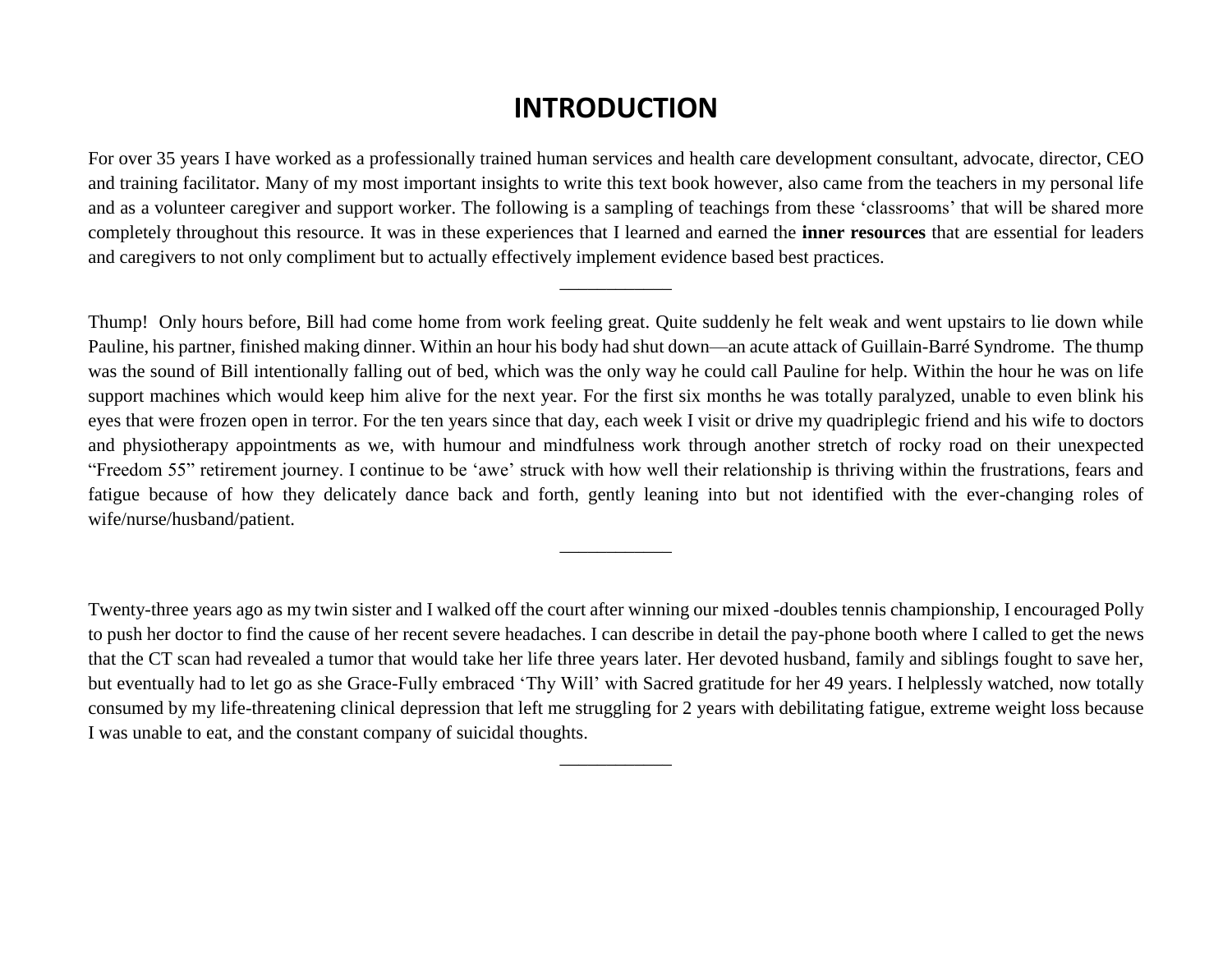Bret and Julie met me for coffee and told me that Bret was dropping his tools a lot at work; they wondered if it could be the result of his alcoholism that I had helped coach him through recovery several years earlier. I was with them when the doctor informed Bret he had Amyotrophic Lateral Sclerosis (ALS, also known as Lou Gehrig's disease). For five years Joanne, my life partner, and I volunteered as part of his primary support team. The day before he died, I carried his one hundred pounds of skin and bone from toilet to bed. Unable to speak for over a year, he now gave me that sacred smile of gratitude. He motioned for me to hit "play" on his cued-up CD player, and Louis Armstrong sang us "What a Wonderful World". From abused child to street fighter and alcoholic, he died an enlightened sage.

\_\_\_\_\_\_\_\_\_\_\_\_

My phone rang at 2:26 a.m. on a Friday morning. The garbled voice on the other end of the phone was my Dad in the midst of his massive cerebral hemorrhage. We rushed him to the hospital where for an agonizing week his five children struggled with the impossible yet necessary decision to remove life supports from our brain-dead best friend. As I held his hand I encouraged him in his journey to the other side, to be with Mom. Two years after my mother's massive heart attack she had been assured by doctors that she could live a good long life if she stopped gardening, caring for grandchildren, volunteering, cooking family dinners and dancing. Sitting beside my father, I recalled that night twelve years before when his beloved wife, Mur, died on the dance floor and took his heart with her. For twelve years, we his children actively supported him and tried in every way to help him retrieve his soul, but to no avail. Now in our final act of mindful loving care that tore our hearts apart, we helped him find that peace.

\_\_\_\_\_\_\_\_\_\_\_\_

As I entered the Hospital for Sick Children with a stuffed animal for a surprise visit with seven-week-old baby Emma who had been admitted for some routine tests, I was met by Biljana sobbing in disbelief that Emma was now on life supports. Grief, fear, despair, hopelessness–no words can describe the heartache of a father and mother saying goodbye to their precious, innocent baby. Although before this day I thought that I was ready to meet these situations, I now found there was no way I could be adequately prepared to support these dear friends through their spirits' terrible black night transformative process except to stay mindfully present, moment after painful moment. As we said good-bye to Emma, her saintly grandmother took a little, well-worn wooden crucifix from her purse, poured some water into a styrofoam cup and blessed it, and with an unlit candle baptized Emma's frail little body. With the love created by this three-generation family, with monitors beeping, alarms going off and loud intercoms paging nurses and doctors to another world, this acute care room had been transformed into a grand cathedral as great as any found throughout Europe. Our experience with Emma started a most sacred ongoing purifying process for her parents and me; I continue to help them be with their ever-present pain and recognize it as a vehicle of awakening.

\_\_\_\_\_\_\_\_\_\_\_\_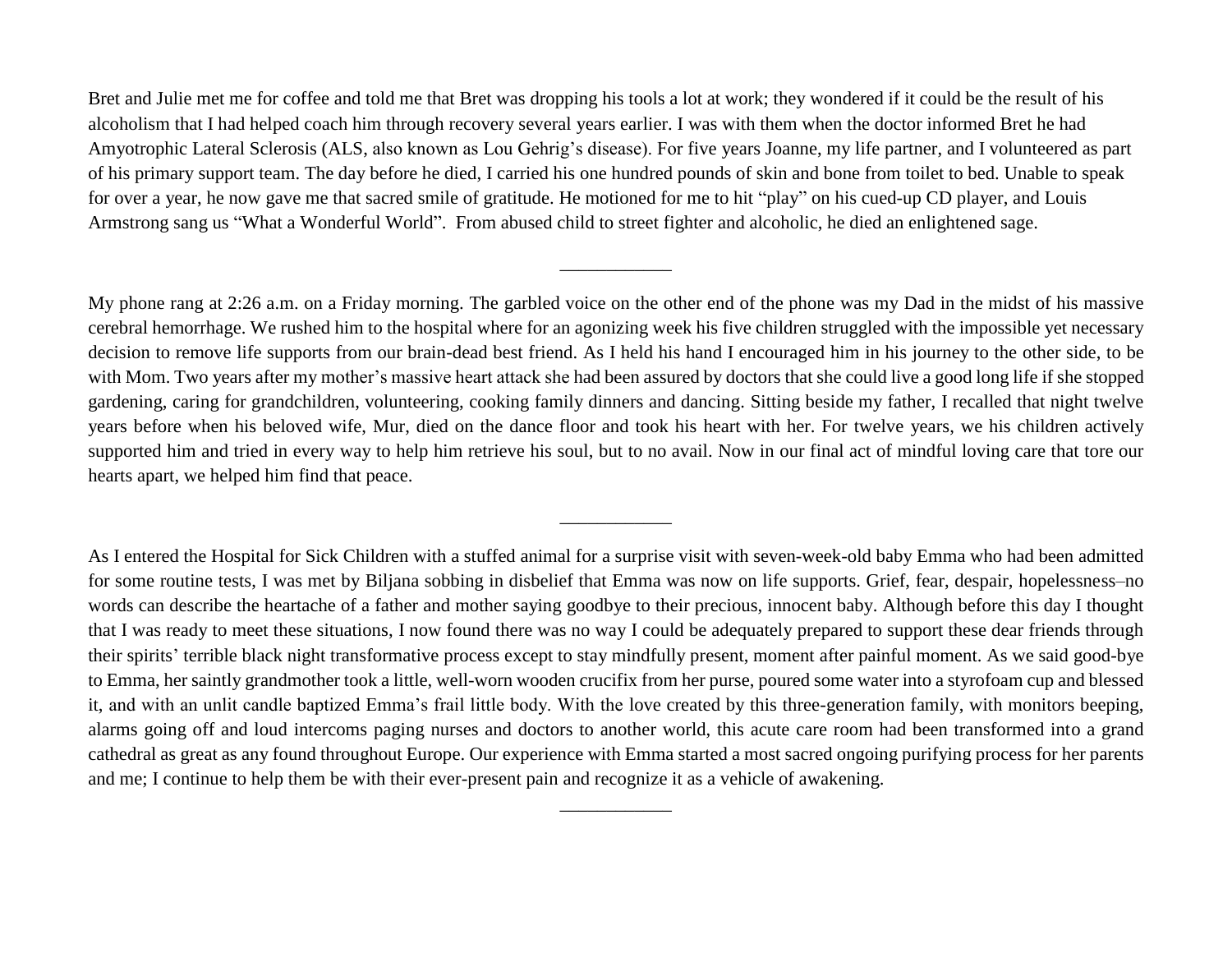When I visited Jim's home for the first time I was shocked by the many holes that had been punched through the drywall by his fist. Jim's developmental disability, including fetal alcohol syndrome had kept him helpless to control his impulsivity. In those days, without the required training of workers and Jim, the slightest annoyance could bring him to agitation and then rage within minutes.

His staff told me that when he attacked them, typically the incidents would last for about an hour from the time that he threw his first punches and was finally physically restrained. This sometimes lasted longer when he had a panic attack from being restrained. About once a month they had to call 911 police who would immediately put him in mechanical restraints and take him to emergency psychiatric treatment where he sometimes waited in handcuffs for 3 hours to be triaged and sent home, now severely traumatized and without treatment.

As we were sitting in the kitchen I heard a loud noise behind me and Jim came rushing into the room. He lunged at one of the support workers who quickly stepped out of the way. I moved in front of him to attract his attention. I asked the others to leave immediately. I started to talk to him softly but firmly, "Hey Jim, It's Ok". I also started to intend his calmness by saying to myself "be calm my friend, be calm". I had just started this process when he threw his first punch at me. I cross blocked it and stepped aside, while continually talking to him, "It's OK Jim it's OK". He swung again and I blocked it and kept intending calming. My awareness of being in this situation was constant, like white noise in a crowded mall it helped me to stay calm and therefore focused. I also just stayed aware of my body sensations and intended calming of them as well.

I kept eye contact as best I could and started an internal intention of us being connected and 'grounded'. This is a strategy that I learned from one of my mindfulness instructors. She would say "Stay mindfully connected to the other person as if they were your best friend. If you break connection, both of you have already lost". Each time I blocked, I renewed this intention and softly repeated "It's OK Jim, It's OK".

This went on for maybe five minutes with several more blocks with arms and legs. When he stopped, I looked at him with my arms open and softly said "It's OK Jim, you're just having a bad day". I asked him if he wanted a drink, he said "No". I could see that he was confused, so I asked him to show me his room (a safe and familiar place). He walked away and I followed and was soon enjoying looking at pictures of his family.

Within 3 months of our working together with Jim and his staff, most incidents now never get to aggression and those that do are quickly resolved without restraint or police. Because Jim's life could now be filled with interesting activities he has become 90% less agitated.

\_\_\_\_\_\_\_\_\_\_\_\_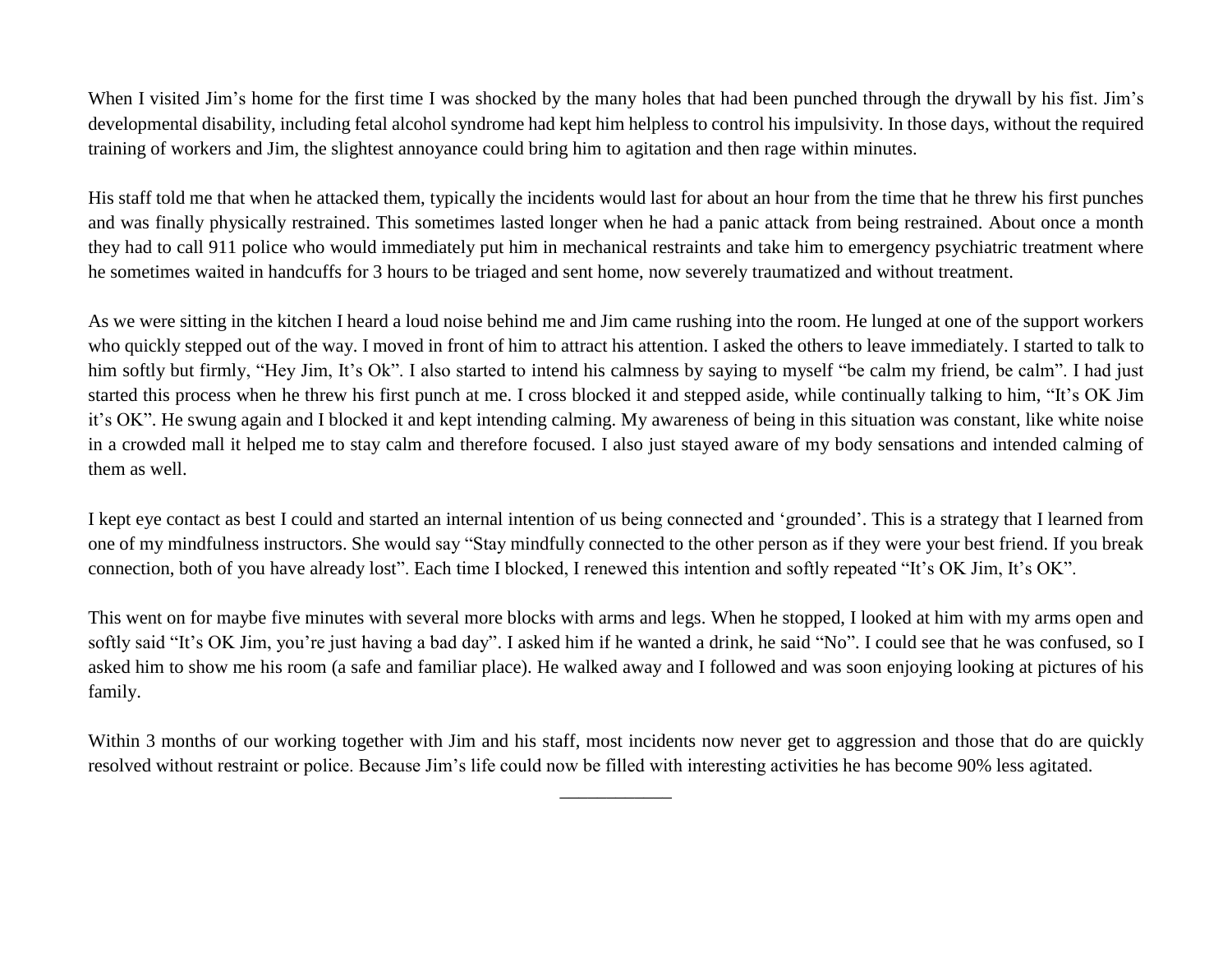These personal stories and many more throughout this book share a little of what I have learned from these teachers about being a competent and compassionate leader, support worker and caregiver regardless of how I am feeling at the time. Their most important teaching has been that we will require personal emotional maturity, mindful presence, and discovery/development of our innate compassion if we ever hope to effectively implement best practices to meet their needs (and our own) authentically and compassionately without burning-out, freaking-out or tuning-out.

\_\_\_\_\_\_\_\_\_\_\_\_

**What must we as leaders, care givers and supporters do to prepare to meet these challenges?**

## **Our Challenges and What To Do**

Human and Health Care services are struggling to meet the ever increasing service needs of residents, and patients with ever decreasing financial resources. Most caregivers and leaders are committed to wanting to meet these challenges. With demands for leaders and caregivers to do more with less time and fewer resources (i.e. be more efficient) however, and further due to societal changes, shifting family values, work and personal life stress etc., there are strong indicators that more leaders and caregivers are burning-out, freaking-out (losing it) or tuningout. In addition, it appears that authentic compassion is not as prevalent. When compassion is evident, compassion fatigue appears to be a constant threat. This is often coped with by unknowingly becoming less concerned (tuning-out) about the residents'/patients' support needs beyond good physical care. Some even rationalize this lack of concern and compassion as being 'a good professional' by not getting too 'involved'. This is somewhat understandable as a stress management strategy but it is not a satisfactory response to meet this human services and healthcare crisis.

These leaders and workers are generally not incompetent or uncaring people. The alarming rates of burn-out, freak-out and/or tune-out and the growing dissatisfaction of service recipients do attest to this crisis. Studies conducted by OPSEU and other organizations report that a minimum of 50% of support workers and 25% of nurses are regularly physically assaulted by residents and patients. OPSEU also reports that one third of all reports to WSIB of injury due to attacks, come from social services and health care workers. The full consequences of these working conditions are however even more serious. The report goes on to say that "workers who are subject to constant verbal abuse or who work with constant fear of assault are chronically stressed. They are at high risk for serious digestive disorders and heart disease. A daily dose of emotional stress can lead to serious physical and psychological problems. Common symptoms include chronic fatigue, fear and anxiety, depression and substance abuse, and possibly even symptoms similar to those seen in post-traumatic stress disorder".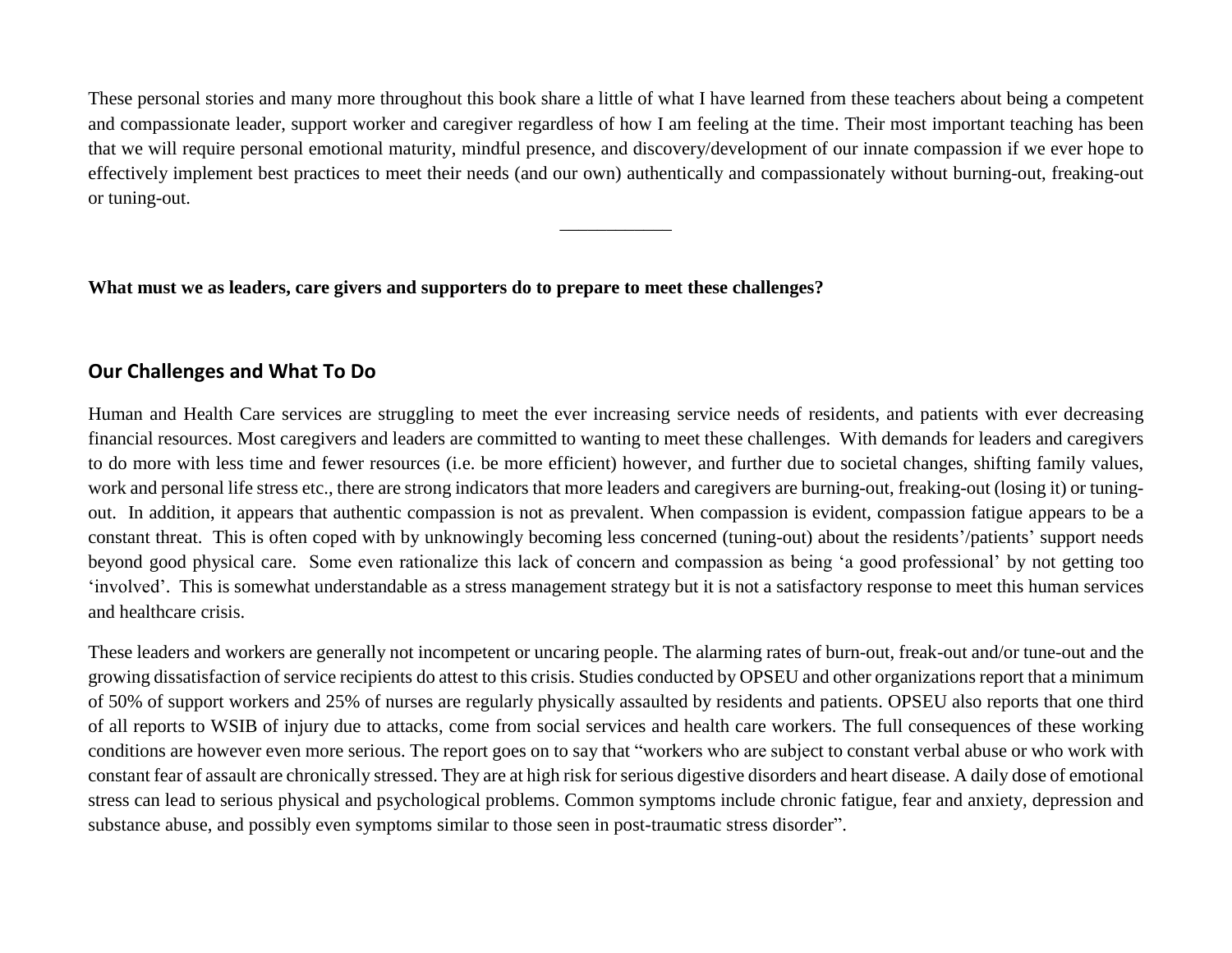These conditions then lead to workers mistakes including missing and not effectively responding to the early signs of resident or patient agitation and anxiety that often lead to aggression if not properly addressed.

As you read the comments below (representative of a minimum of one third of all workers and leaders), I think you may recognize the feelings of some of your colleagues; you may even recognize your own feelings from some point in your career:

> "This is not what I thought being a caregiver would be like! I'm struggling to find the meaning and purpose in what I do anymore. I don't have time to offer most residents/patients the care and compassion that they so much need; I just run from one to another doing the basics. I had no idea it would be this way, so impersonal, so mechanical. How can I really care for the 'whole' person when I have to be this efficient and I get so little time with them? Most days now I just come in and cover my shift because it's just too painful to really care about them anymore. My supervisor seems oblivious to my discouragement and how I have just 'tuned-out'. I've told him numerous times but I've stopped bringing it up".

"Martin, one of the residents has a developmental disability. He really scares me. As soon as I see him getting agitated, I'm afraid that he's going to blow up and hurt me. Last year, one of his punches landed on my face, and I still feel that trauma. Nothing in my training prepared me to manage the fear that keeps coming up; worst yet, I know that my fear makes his agitation worse. As a result, he gets more aggressive and sometimes needs physical restraint to ensure everyone's safety. I know that it traumatizes him to be even more likely to have challenging behaviour in the future. I keep thinking that there must be a better way to manage both Martin's and my fear so we both stay safe and no one needs restraint. I'm so 'on edge' and frustrated."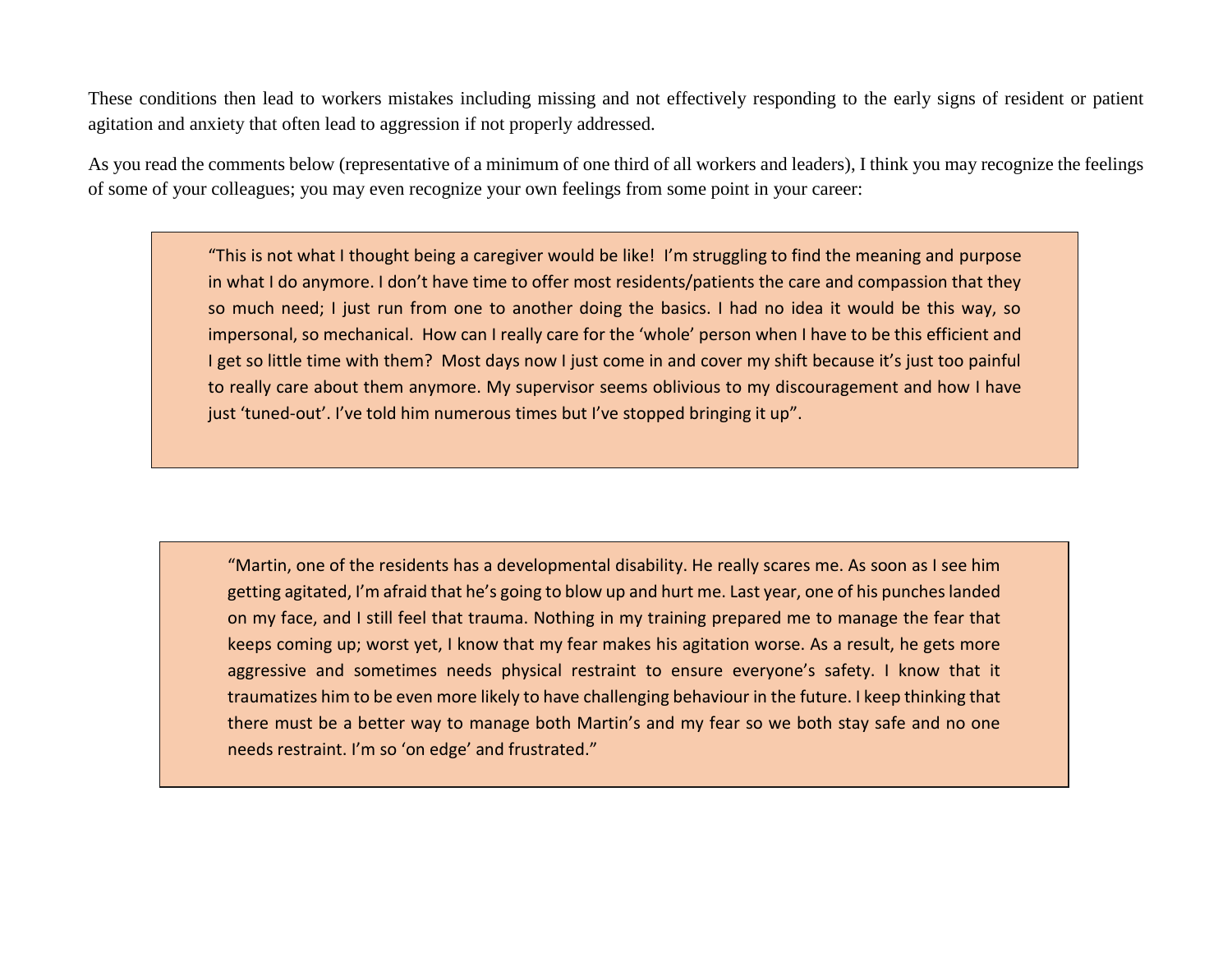"Mrs. Porter is so demanding! I know it's because of her dementia, but it still upsets me. She reminds me so much of my mother when I was growing up that I have a hard time responding to her bark. Often I just ignore her, or sharply remind her of who I am and all I do for her; then, hours later, I feel terrible about how I treated her. It seems like I'm two people some days. A part of me says and does things that I later deeply regret. It's so frustrating, and I feel so guilty. If only I could catch myself being disrespectful in time to stop it. How can I keep my heart open to her when she most needs my support? My manager says it's just part of the job and that I need to try harder to stay calm. I'm taking more sick days off than ever because of the stress".

In the above scenarios, and many others that occur in most hospitals, long term care facilities and community living support services, each worker and their manager/leader/director is doing his or her best to ensure optimal services for patients, residents, and clients. The majority of these leaders are caring and trained in conventional management practices and leadership styles. As a result they are doing their best to balance workloads and allocate shrinking financial resources as strategically as possible to minimize service delivery problems and maximize effective and efficient use of their human resources. Working conditions are not likely to improve much more given service demands, fixed staffing levels and limited financial resources. This means that the best possible practices for "what to do," "how to do" and "when to do" are for the most part "as good as it is going to get" under these conditions.

In spite of this, many staff, like those in the opening examples, report for work some place on the continuums of the three "outs" – burn-out (self and others), freak-out or tune out (indifference). This of course means that less than optimal care and support services are being offered by these workers but it also impacts co-workers and the support environment in general.

**Burn-out:** Staff members who are burning out can suffer from chronic or low-grade depression, anxiety and a host of other mood disorders that can last for years. Although not totally debilitating, they dramatically impact the caregivers' ability to offer the level of care and support that they so desperately want to offer. These caregivers entered this field of service because they wanted deeply to make a difference in the lives of people they care for and support.

**Tune-out:** Eventually the Martins and Mrs. Porters bring workers to a place of indifference, which I call tune-out. The workers unknowingly armour their heart in a desperate move of emotional self-preservation. They learn the skill of being "professionally warm". At the first sign